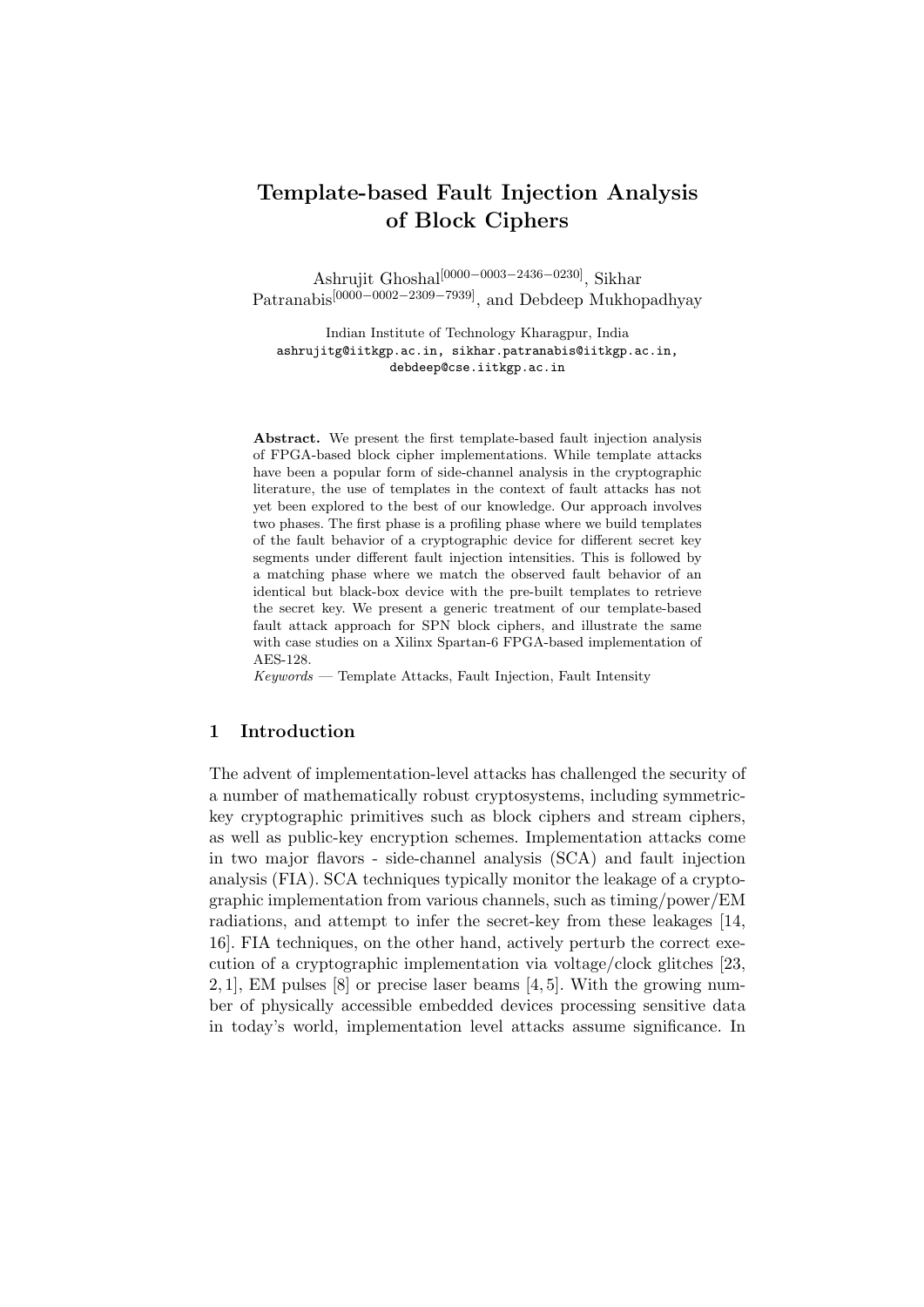particular, a thorough exploration of the best possible attacks on any cryptographic implementation is the need of the hour.

# 1.1 Fault Models for Fault Injection Analysis

Nearly all FIA techniques in the existing literature assume a given fault model (such as random faults [8] and/or stuck-at-faults [21]) in a given location of the cipher state. Some of these techniques, such as differential fault analysis (DFA) [20, 24, 18] and differential fault intensity analysis (DFIA) [10, 11] are found to be more efficient in the presence of highly localized faults, such as single bit flips, or faults restricted to a given byte of the cipher state. While DFA attacks are possible using multiple byte faults, e.g. diagonal faults [22], the fault pattern impacts the complexity of key-recovery. In particular, with respect to AES-128, faults restricted to a single diagonal allow more efficient key-recovery as compared to faults spread across multiple diagonals. Similarly, DFIA typically exploits the bias of fault distribution at various fault intensities, under the assumption that the fault is restricted to a single byte/nibble of the cipher state [11]. Other techniques such as fault sensitivity analysis (FSA) [15, 17] require the knowledge of the critical fault intensity at which the onset of faulty behavior is observed. This critical value is then correlated with the secretkey dependent cipher state value. Finally, FIA techniques such as safeerror analysis (SEA) [3] and differential behavioral analysis (DBA) [21] require highly restrictive fault models such as stuck-at faults, where a specific target bit of the cipher state is set to either 0 or 1. In recent literature, microcontroller-based implementation of cryptographic algorithms have been subjected to instruction-skip attacks [7, 12], where the adversary uses precise injection techniques to transform the opcode for specific instructions into that for NOP (no-operation).

Similarity between FIA and SCA. The above discussion clearly reveals that existing FIA techniques are inherently dependent on the ability of an adversary to replicate a specific fault model on an actual target device. Fault precision and fault localization contribute to the efficiency of the attack, while the occurrence of random faults outside the target model generate noisy ciphertexts, thereby degrading the attack efficiency. Observe that this is conceptually similar to the effect of noise on the efficiency of traditional SCA techniques such as simple power analysis (SPA) and differential power analysis (DPA). In particular, the success rate for these techniques is directly proportional to the signal-to-noise ratio (SNR) of an implementation.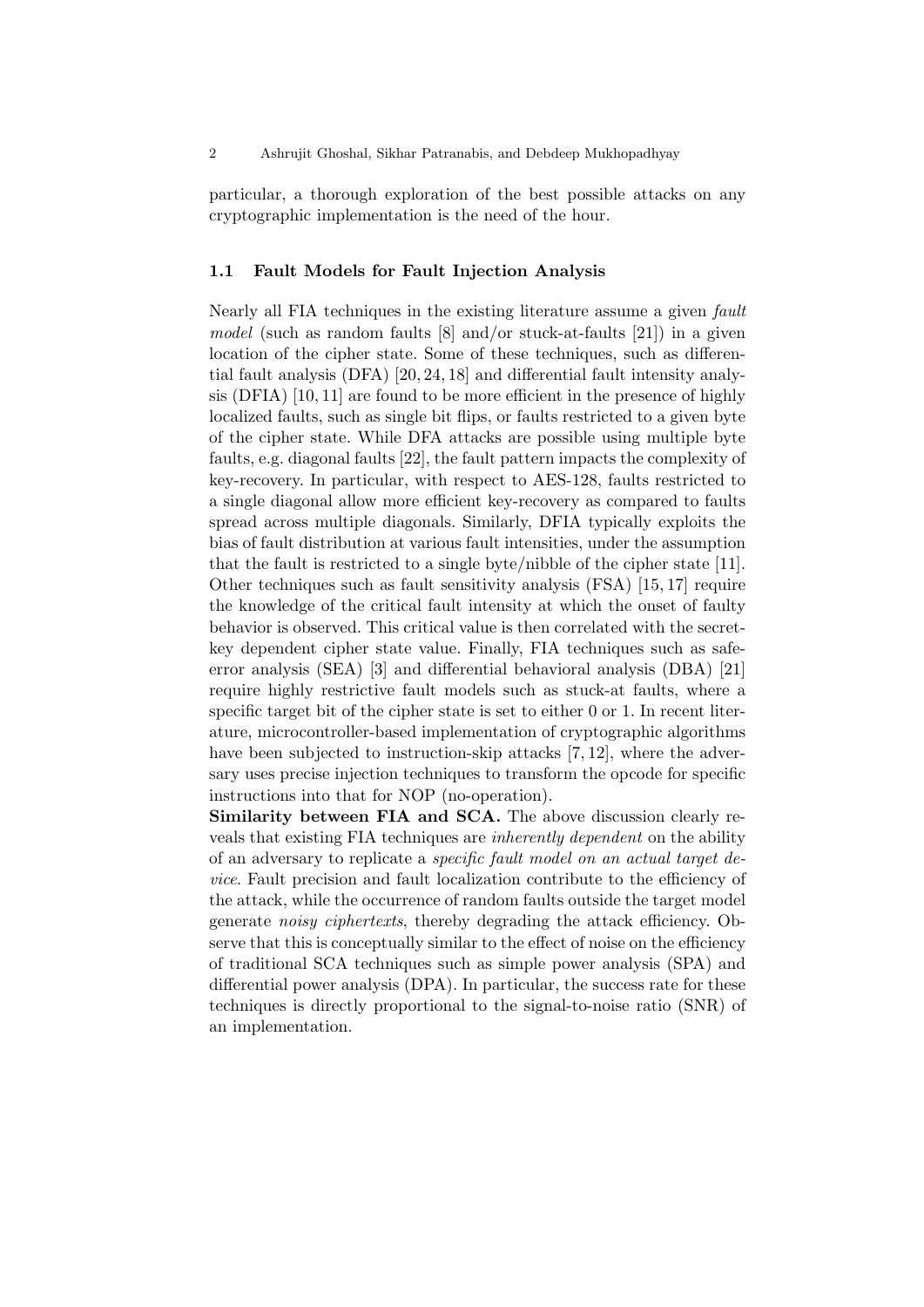Our Motivation. In this paper, we aim to devise a generalized FIA strategy that overcomes the dependency of existing techniques on specific fault models. Rather than analyzing the behavior of the target implementation under a given set of faults, our approach would learn the behavior of the device-under-test (DUT) under an unrestricted set of fault injection parameters, irrespective of the fault nature. Such an attack strategy would allow a larger exploitable fault space, making it more powerful than all reported FIA techniques. As discussed next, an equivalent of the same approach in the context of SCA is well-studied in the literature.

## 1.2 Template Attacks: Maximizing the Power of SCA

Template attacks (TA) were proposed in [6] as the strongest form of SCA in an information-theoretic setting. Unlike other popular SCA techniques such as DPA, TA does not view the noise inherent to any cryptographic implementation as a hindrance to the success rate of the attack. Rather, it models precisely the noise pattern of the target device, and extracts the maximum possible information from any available leakage sample. This makes TA a threat to implementations otherwise secure based on the assumption that an adversary has access to only a limited number of side-channel samples. On the flip side, TA assumes that the adversary has full programming capability on a cryptographic device identical to the target black-box device.

#### 1.3 Our Contribution: Templates for Fault Injection Analysis

The existing literature on TA is limited principally to SCA, exploiting passive leakages from a target cryptographic device for key recovery. In this paper, we aim to extend the scope of TA to active FIA attacks. Figure 1 summarizes our template-based FIA technique. Our approach is broadly divided into two main phases:

– The first phase of the attack is a profiling phase, where the adversary is assumed to have programming access to a device identical to the black-box target device. The adversary uses this phase to characterize the fault behavior of the device under varying fault injection intensities. We refer to such characterizations as the fault template for the device. We choose the statistical distribution of faulty ciphertext values under different fault injection intensities as the basis of our characterization. The templates are typically built on small-segments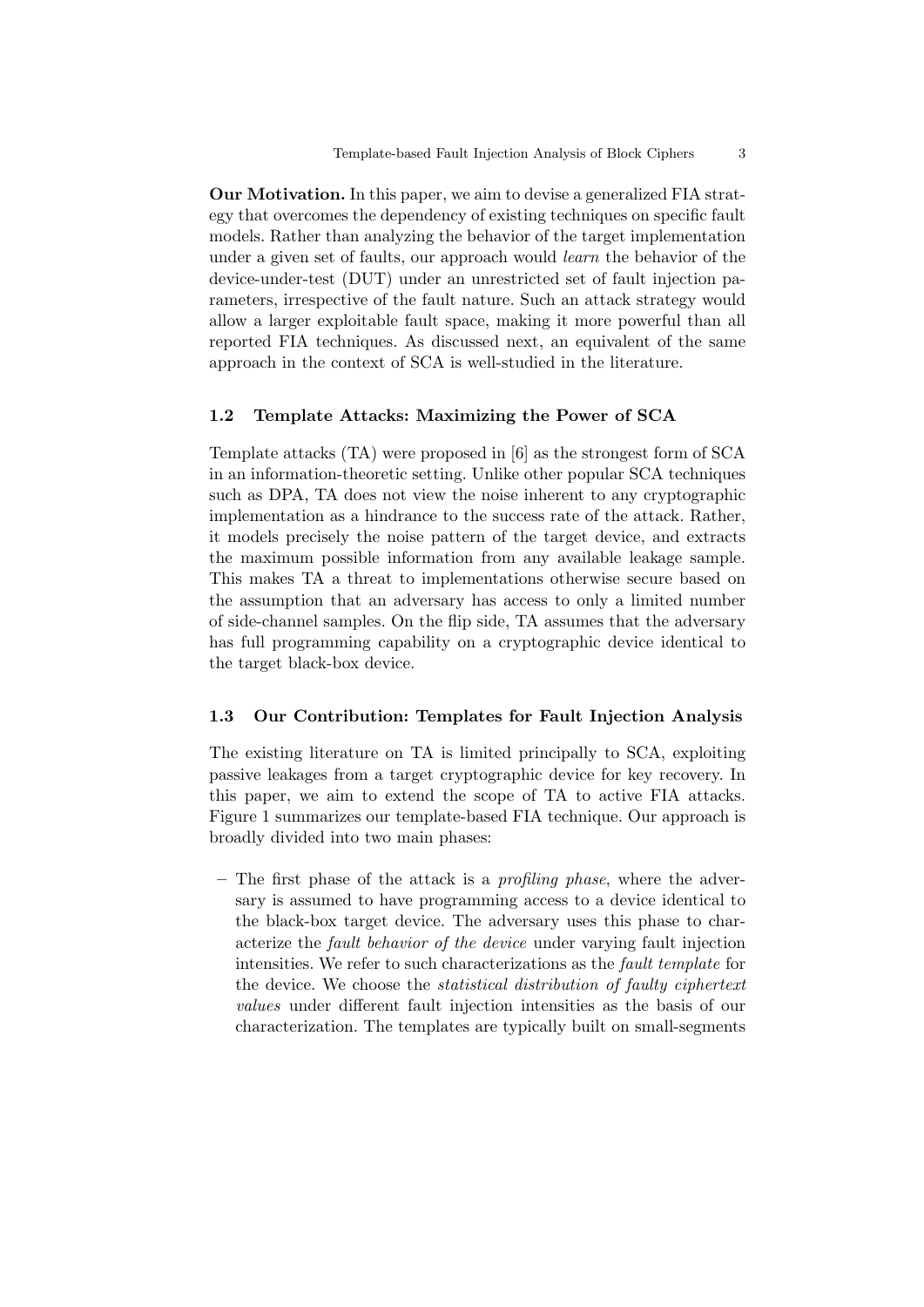

Fig. 1: Template-based Fault Injection Analysis: An Overview

of the overall secret-key, which makes a divide-and-conquer key recovery strategy practically achievable. Note that the matching phase does not require the correct ciphertext value corresponding to a given encryption operation.

 $-$  The second phase of the attack is the *matching phase*, where the adversary obtains the fault behavior of the target black-box device (with an embedded non-programmable secret-key  $K$ ) under a set of fault injection intensities, and matches them with the templates obtained in the profiling phase to try and recover  $K$ . The idea is to use a maximum likelihood estimator-like distinguisher to identify the key hypothesis for which the template exhibits the maximum similarity with the experimentally obtained fault behavior of the target device.

# 1.4 Comparison with Existing FIA Techniques

In this section, we briefly recall existing FIA techniques, and explain their differences with our proposed template-based FIA approach. As already mentioned, our technique has two phases, and assumes that the adversary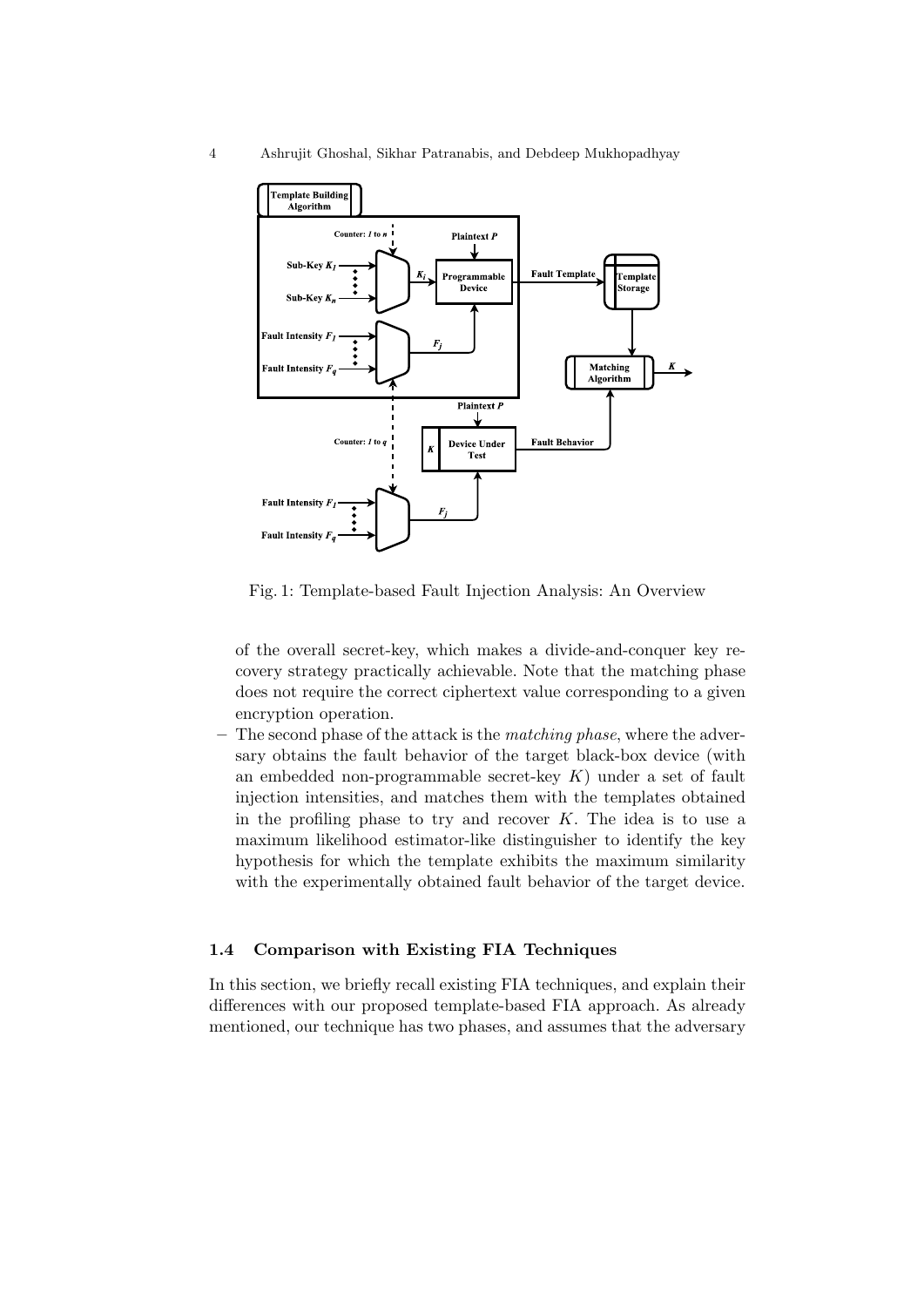has programmable access to a device identical to the device under test. At the same time, it allows modeling the behavior of the device independent of specific fault models, as is done in most state-of-the-art FIA techniques. We explicitly enumerate these differences below.

Differential Fault Analysis (DFA): In DFA [9, 20, 13, 24], the adversary injects a fault under a specific fault model in target location of the cipher state, and analyzes the fault propagation characteristics using the knowledge of the fault-free and faulty ciphertexts. Our template-based FIA does not trace the propagation of the fault; rather it simply creates a template of the faulty ciphertext distribution under different fault injection intensities. This makes our approach independent of any specific fault model.

Differential Fault Intensity Analysis (DFIA): DFIA [11, 19] exploits the underlying bias of any practically achieved fault distribution on the target device, once again under a chosen fault model. It is similar in principle to DPA in the sense that it chooses the most likely secret-key value based upon a statistical analysis of the faulty intermediate state of the block cipher, derived from the faulty ciphertext values only. Our template-based FIA can be viewed as a generalization of DFIA with less stringent fault model requirements. Similar to DFIA, our approach also does not require the correct ciphertext values. However, our approach does not statistically analyze the faulty intermediate state based upon several key hypotheses. Rather, it pre-constructs separate templates of the faulty ciphertext distribution for each possible key value, and matches them with the experimentally obtained faulty ciphertext distribution from the black-box target device. Rather than focusing on specific fault models, the templates are built for varying fault injection intensities.

Fault Sensitivity Analysis (FSA): FSA [15, 17] exploits the knowledge of the critical fault intensity under which a device under test starts exhibiting faulty output behavior. The critical intensity is typically datadependent, which allows secret-key recovery. FSA does not use the values of either the correct or the faulty ciphertexts. However, it requires a precise modeling of the onset of faults on the target device. Our methodology, on the other hand, uses the faulty ciphertext values, and is free of such precise critical fault intensity modeling requirements.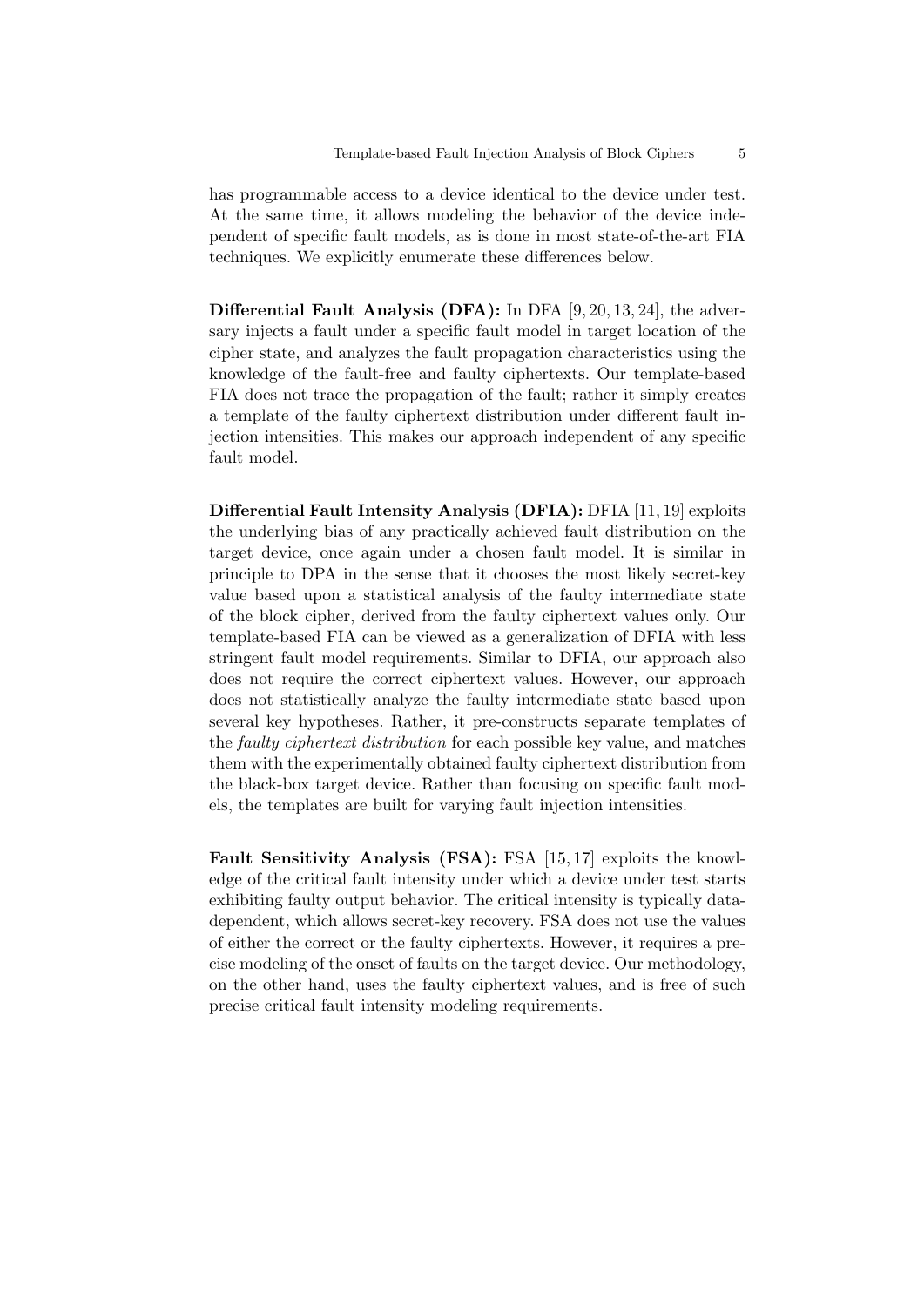6 Ashrujit Ghoshal, Sikhar Patranabis, and Debdeep Mukhopadhyay

Safe Error Analysis (SEA): In SEA [3, 21], the adversary injects a fault into a precise location of the cipher state, and observes the corresponding effect on the cipher behavior. A popular fault model used in such attacks is the stuck-at fault model. The adversary injects a fault to set/reset a bit of the cipher state, and infers from the nature of the output if the corresponding bit was flipped as a result of the fault injection. Quite clearly, this fault model is highly restrictive. Our approach, on the other hand, allows random fault injections under varying fault intensities, which makes easier to reproduce in practice on real-world target devices.

# 2 Template-Based FIA: Detailed Approach

In this section, we present the details of our proposed template-based FIA. Given a target device containing a block cipher implementation, let  $\mathcal F$  be the space of all possible fault intensities under which an adversary can inject a fault on this device. Now, assume that a random fault is injected in a given-segment  $S_k$  of the cipher state under a fault intensity  $F_j \in \mathcal{F}$ . Also assume that this state segment has value  $P_{i'} \in \mathcal{P}$ , and subsequently combines with a key segment  $K_i \in \mathcal{K}$ , where  $\mathcal{P}$  and  $\mathcal{K}$ are the space of all possible intermediate state values and key segment values respectively, resulting in a faulty ciphertext segment  $C_{i,i',j,k}$ . The granularity of fault intensity values depends on the injection equipment used - precise injection techniques such as laser pulses are expected to offer higher granularity levels than simpler injection techniques such as clock/voltage glitches. Note that we do not restrict the nature of the faults resulting from such injections to any specific model, such as single bit/single byte/stuck-at faults. With these assumptions in place, we now describe the two phases - the template building phase and the template matching phase - of our approach.

#### 2.1 Template Building Phase

In this phase, the adversary has programmable access to a device identical to the device under test. By programmable access, we mean the following:

- The adversary can feed a plaintext  $P$  and master secret-key  $K$  of his choice to the device.
- Upon fault injection under a fault intensity  $F_j \in \mathcal{F}$ , the adversary can detect the target location  $S_k$  in the cipher state where the fault is induced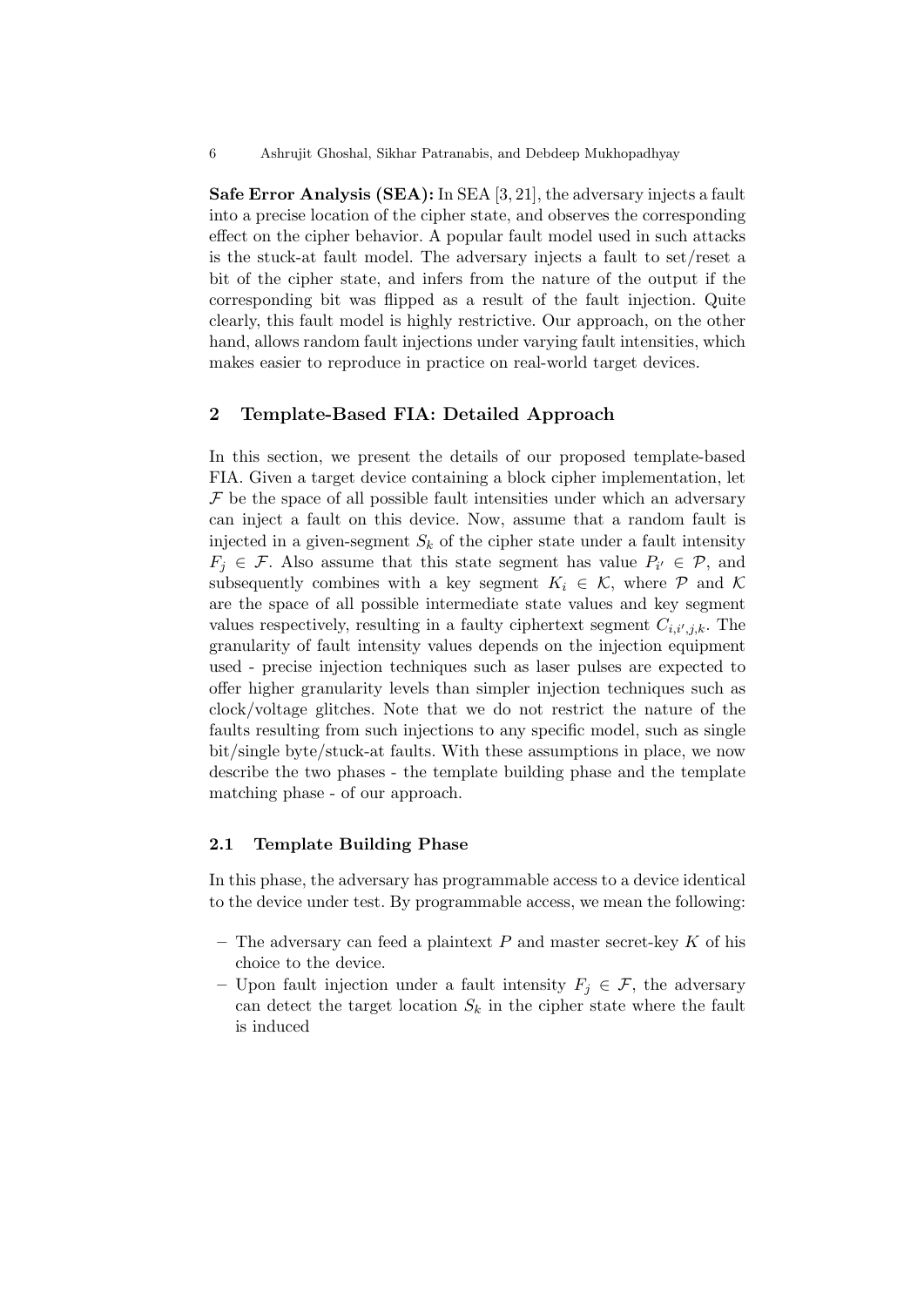– The adversary has the knowledge of the corresponding key segment  $K_i \in \mathcal{K}$  and the intermediate state segment  $P_{i'} \in \mathcal{P}$ . The key segment combines with the faulty state segment to produce the faulty ciphertext segment  $C_{i,i',j,k}$ .

|  |  | <b>Algorithm 1 Template Building Phase</b> |
|--|--|--------------------------------------------|
|--|--|--------------------------------------------|

Require: Programmable target device Require: Target block cipher description **Ensure:** Fault template  $T$  for the target device 1: Fix the set  $S$  of fault locations to be covered for successful key recovery depending on the block cipher description 2: Fix the space  $\mathcal F$  of fault injection intensities depending on the device characteristics 3: Fix the number of fault injections  $N$  for each fault intensity 4:  $T \leftarrow \phi$ 5: for each fault location  $S_k \in \mathcal{S}$  do 6: **for each** corresponding intermediate state segment and key segment  $(P_{i'}, K_i) \in$  $\mathcal{P} \times \mathcal{K}$  do 7: **for each** fault injection intensity  $F_j \in \mathcal{F}$  do 8: for each  $l \in [1, N]$  do 9: Run an encryption with plaintext segment  $P_{i'}$  and the target key segment  $K_i$  simultaneously 10: Inject a fault under intensity  $F_i$  in the target location  $S_k$ 11: Let  $C_{i,i',j,k}^{l}$  be the faulty ciphertext segment 12: end for 13:  $T_{i,i',j,k} \leftarrow (C^1_{i,i',j,k}, \cdots, C^N_{i,i',j,k})$ 14:  $T \leftarrow T \cup T_{i,i',j,k}$ 15: end for 16: end for 17: end for 18: return T

Let  $C^1_{i,i',j,k},\cdots,C^N_{i,i',j,k}$  be the faulty ciphertext outputs upon N independent fault injections in the target location  $S_k$  under fault injection intensity  $F_j$ , corresponding to the intermediate state segment  $P_{i'}$  and key segment  $K_i$ . We refer to the tuple  $T_{i,i',j,k} = \left(C_{i,i',j,k}^1, \cdots, C_{i,i',j,k}^N\right)$  as a fault template instance. This template instance is prepared and stored for possible tuples  $(K_i, P_{i'}, F_j, S_k) \in \mathcal{K} \times \mathcal{P} \times \mathcal{F} \times \mathcal{S}$ , where  $\mathcal{S}$  is the set of all fault locations in the cipher state that need to be covered for full key-recovery. The set of all such template instances constitutes the fault template for the target device. Algorithm 1 summarizes the main steps of the template building phase as described above.

Note: The number of fault injections N required per fault intensity dur-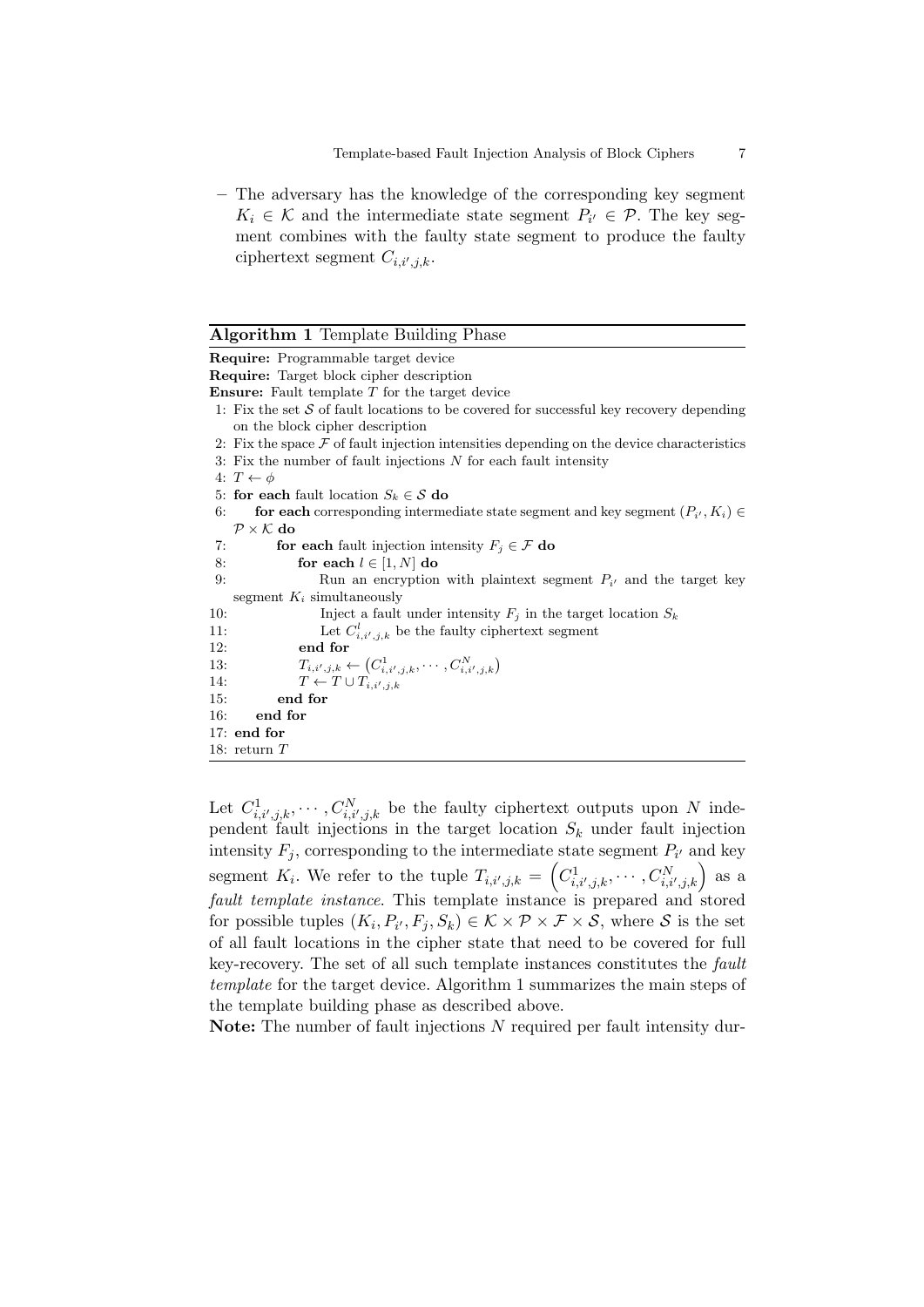8 Ashrujit Ghoshal, Sikhar Patranabis, and Debdeep Mukhopadhyay

ing the template building phase may be determined empirically, based upon the desired success rate of key recovery in the subsequent template matching phase. Quite evidently, increasing  $N$  improves the success rate of key recovery.

#### 2.2 Template Matching Phase

Algorithm 2 Template Matching Phase **Require:** Fault template  $T$  corresponding to plaintext  $P$ Ensure: The secret-key 1: for each fault location  $S_k \in \mathcal{S}$  do 2: for each fault injection intensity  $F_j \in \mathcal{F}$  do 3: for each  $l \in [1, N]$  do 4: Inject a fault under intensity  $F_j$  in location  $S_k$ 5: Let  ${C'}_{j,k}^l$  be the faulty ciphertext segment 6: end for 7:  $E_{j,k} \leftarrow \left(C'_{j,k}, \cdots, C'_{j,k}^N\right)$ 8: end for 9: end for 10: for each fault location  $S_k \in \mathcal{S}$  do 11: **for each** fault injection intensity  $F_j \in \mathcal{F}$  do 12: **for each** possible key hypothesis  $K_i \in \mathcal{K}$  and intermediate state segment  $P_{i'} \in \mathcal{P}$  do 13:  $\rho_{i,i',j,k} \leftarrow \mathcal{M}(E_{j,k}, T_{i,i',j,k})$ 14: end for 15: end for 16: Store the pair  $(K_i, P_{i'})$  pair such that  $\sum_{F_j \in \mathcal{F}} \rho_{i,i',j,k}$  is maximum for the given fault location  $S_k$ . 17: end for 18: return the stored key hypothesis corresponding to each unique key segment location.

In this phase, the adversary has black-box access to the target device. Under the purview of black-box access, we assume the following:

- $-$  The adversary can feed a plaintext  $P$  of his choice to the device and run the encryption algorithm multiple times on this plaintext.
- Upon fault injection under a fault intensity  $F_j \in \mathcal{F}$ , the adversary can deduce the target location  $S_k$  in the cipher state where the fault is induced, by observing the corresponding faulty ciphertext  $C'_{j,k}$ .
- The adversary has no idea about the intermediate state segment  $P_i$ where the fault is injected, or the key segment  $K_i$  that subsequently combines with the faulty state segment to produce the ciphertext.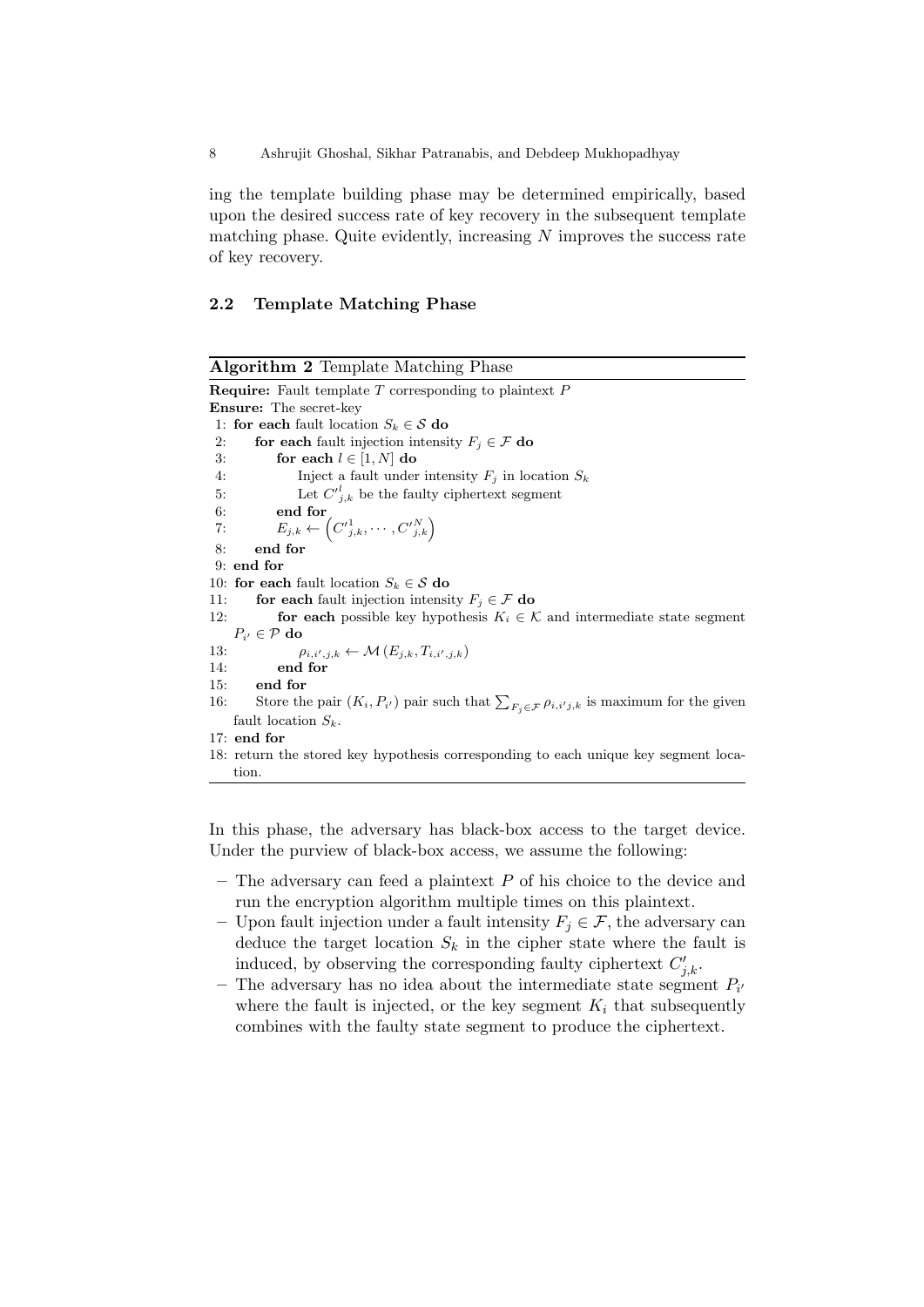The adversary again performs N independent fault injections under each fault injection intensity  $F_j$  in a target location  $S_k$ , and obtains the corresponding faulty ciphertexts  $C'_{j,k}^1, \cdots, C'_{j,k}^N$ . All fault injections are performed during encryption operations using the same plaintext  $P$  as in the template building phase. These faulty ciphertexts are then given as input to a distinguisher  $\mathcal{D}$ . The distinguisher ranks the key-hypotheses  $K_1, \dots, K_n \in \mathcal{K}$ , where the rank of  $K_i$  is estimated based upon the closeness of the experimentally obtained ciphertext distribution with the template instance  $T_{i,i',j,k}$ , for all possible intermediate state segments  $P_{i'}$ . The closeness is estimated using a statistical measure  $\mathcal{M}$ . The distinguisher finally outputs the key hypothesis  $K_i$  that is ranked consistently highly across all rank-lists corresponding to different fault injection intensities. Algorithm 2 summarizes our proposed template matching phase.

#### 2.3 The Statistical measure M

An important aspect of the template matching phase is choosing the statistical measure M to measure the closeness of the experimentally observed faulty ciphertext segment distribution, with that corresponding to each template instance. We propose using a correlation-based matching approach for this purpose. The first step in this approach is to build a frequency-distribution table of each possible ciphertext segment value in each of the two distributions. Let the possible ciphertext segment values be in the range  $[0, 2^{x-1}]$  where x is the number of bits in the ciphertext segment(for example,  $[0, 255]$  for a byte, or  $[0, 15]$  in case of a nibble). Also, let  $f(y)$  and  $f'(y)$  denote the frequency with which a given ciphertext segment value  $y \in [0, 2^{x-1}]$  occurs in the template and the experimentally obtained distribution, respectively. Since there are exactly  $N$  sample points in each distribution, we have  $\sum_{y \in [0,2^{x-1}]} f(y) = \sum_{y \in [0,2^{x-1}]} f'(y) = N$ .

The next step is to compute the Pearson's correlation coefficient between the two distributions as:

$$
\rho = \frac{\sum\limits_{y \in [0, 2^{x-1}]} \left( f(y) - \frac{N}{2^x} \right) \cdot \left( f'(y) - \frac{N}{2^x} \right)}{\sqrt{\sum\limits_{y \in [0, 2^{x-1}]} \left( f(y) - \frac{N}{2^x} \right)^2} \sqrt{\sum\limits_{y \in [0, 2^{x-1}]} \left( f'(y) - \frac{N}{2^x} \right)^2}}
$$

The Pearson's correlation coefficient is used as the measure  $M$ . The choice of statistic is based on the rationale that, for the correct key segment hypothesis, the template would have a similar frequency distribution of ciphertext segment values as the experimentally obtained set of faulty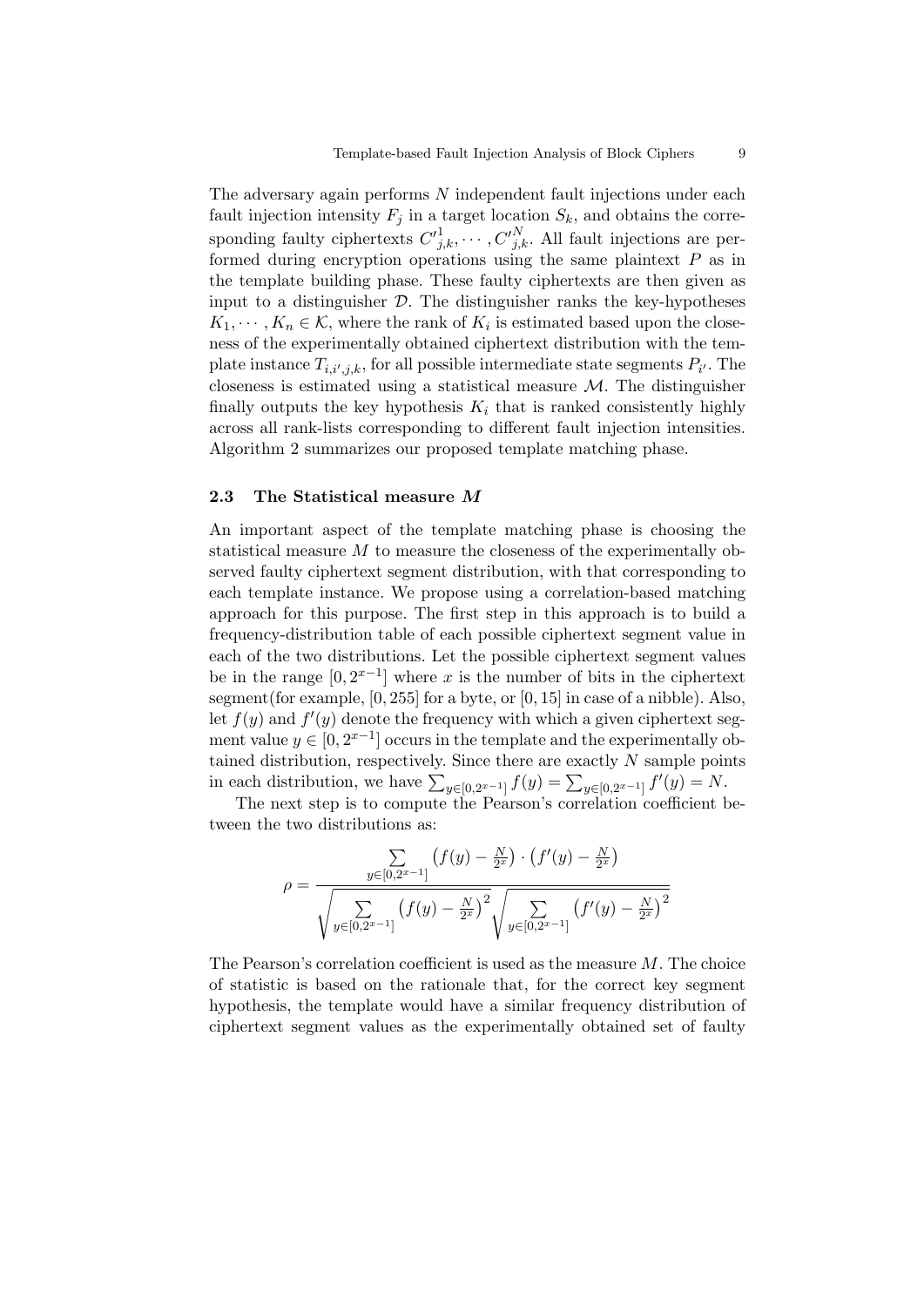10 Ashrujit Ghoshal, Sikhar Patranabis, and Debdeep Mukhopadhyay

ciphertexts, while for a wrong key segment hypothesis, the distribution of ciphertext segment values in the template and the experimentally obtained ciphertexts would be uncorrelated.

An advantage of the aforementioned statistical approach is that it can be extended to relaxed fault models such as multi-byte faults, that are typically not exploited in traditional FIA techniques. In general, if a given fault injection affects multiple locations in the block cipher state, the correlation analysis is simply repeated separately for each fault location. This is similar to the divide-and-conquer approach used in SCA-based key-recovery techniques.

#### 3 Case Study: Template-Based FIA on AES-128

In this section, we present a concrete case study of the proposed templatebased FIA strategy on AES-128. As is well-known, AES has a plaintext and key size of 128 bits each, and a total of 10 rounds. Each round except the last one comprises of a non-linear S-Box layer (16 S-Boxes in parallel), a linear byte-wise ShiftRow operation, and a linear MixColumn operation, followed by XOR-ing with the round key. The last round does not have a MixColumn operation. This in turn implies that if a fault was injected in one or more bytes of the cipher state after the  $9<sup>th</sup>$  round MixColumn operation, the faulty state byte (or bytes) combines with only a specific byte (or bytes) of the  $10^{th}$  round key. For example, if a fault was injected in the first byte of the cipher state, the faulty byte would pass through the S-Box and ShiftRow operation, and combine with the first byte of the 10th round key to produce the first byte of the faulty ciphertext. The exact relation between the fault injection location and the corresponding key segment depends solely on the ShiftRow operation, and is hence deterministic. This matches precisely the assumptions made in our attack description in the previous section. Consequently, this case study assumes that all faults are injected in the cipher state between the  $9<sup>th</sup>$  round Mix-Column operation and the  $10<sup>th</sup>$  round S-Box operations. The aim of the fault attack is to recover byte-wise the whole  $10^{th}$  round key of AES-128, which in turn deterministically reveals the entire secret-key. We note that fault injection in an earlier round will lead to extremely large templates, making the attack impractical.

## 3.1 The Fault Injection Setup

The fault injection setup (described in Figure 2) uses a Spartan 6 FPGA mounted on a Sakura-G evaluation board, a PC and an external arbi-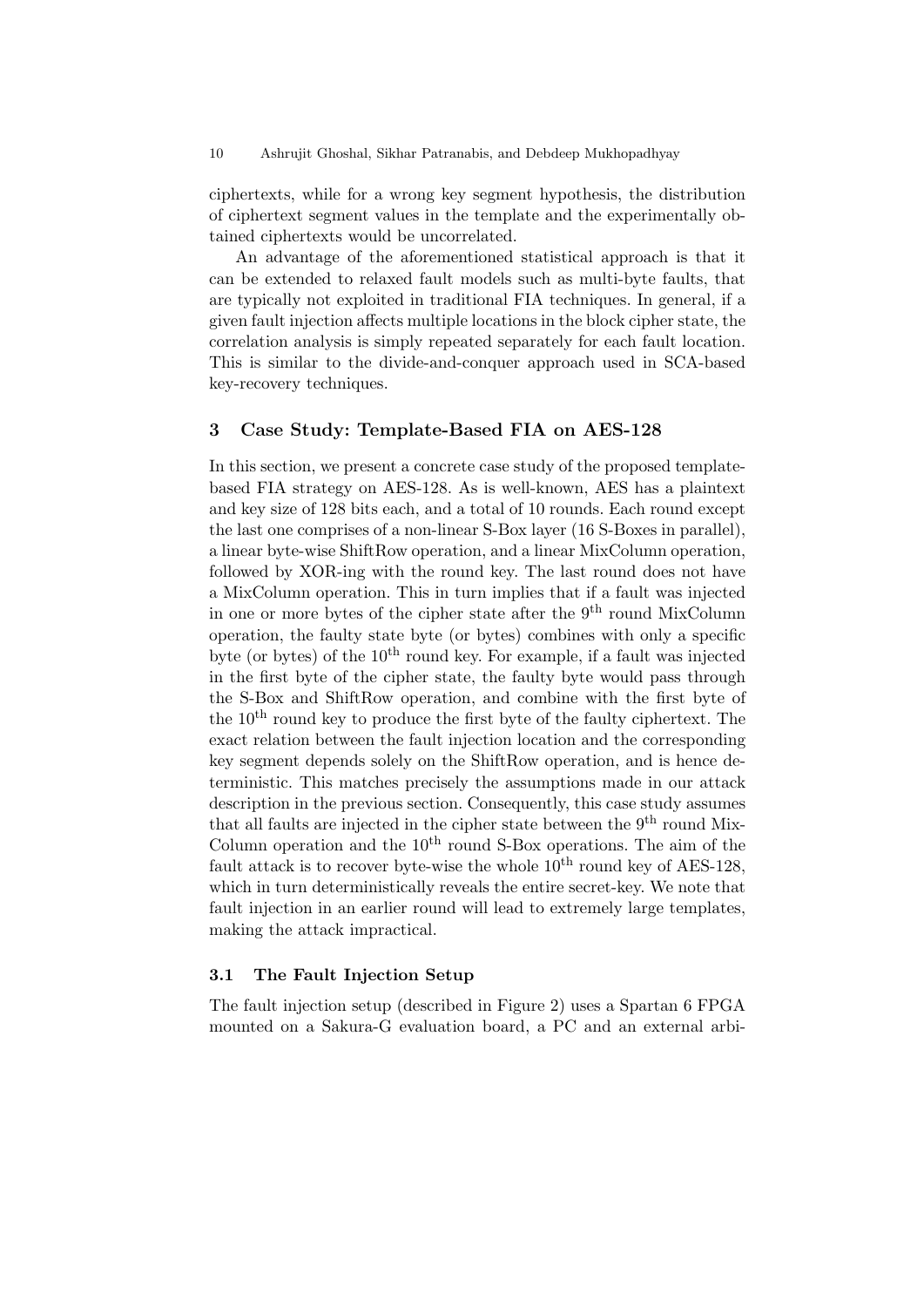

(b) Template Matching Phase

Fig. 2: Experimental Set-Up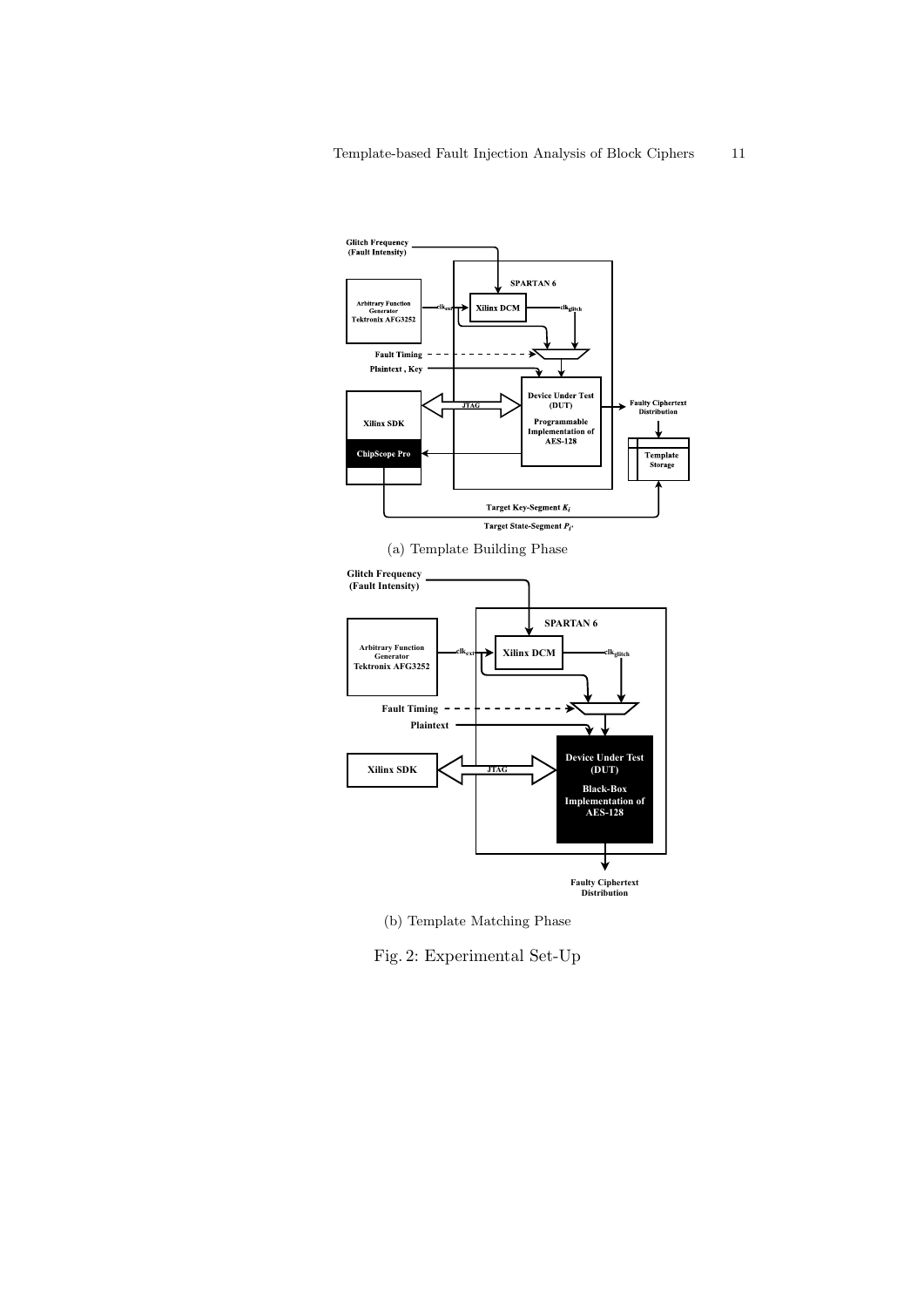| Glitch Frequency (MHz) Faulty Bytes Bit Flips per Byte |         |     |
|--------------------------------------------------------|---------|-----|
| 125.3-125.5                                            |         |     |
| 125.6-125.7                                            |         |     |
| 125.8-126.0                                            |         |     |
| 126.1-126.2                                            | $2 - 3$ | 1-3 |
| >126.2                                                 |         | > 5 |

Table 1: Glitch Frequencies for Different Fault Models

trary function generator (Tektronix AFG3252). The FPGA has a Device Under Test (DUT) block, which is an implementation of the block cipher AES-128. Faults are injected using clock glitches. The device operates normally under the external clock signal clk<sub>ext</sub>. The glitch signal, referred to as  $\text{clk}_{\text{fast}}$ , is derived from the  $\text{clk}_{\text{ext}}$  via a Xilinx Digital Clock Manager (DCM) module. The fault injection intensity in our experiments is essentially the glitch frequency, and is varied using a combination of the DCM configuration, and the external function generator settings. In the template building phase, the intermediate cipher state  $P_{i'}$  and the intermediate round key  $K_i$  are monitored using a ChipScope Pro analyzer, while in the template matching phase, the DUT is a black box with no input handles or internal monitoring capabilities. Table 1 summarizes the glitch frequency ranges at which these fault models were observed on the target device.

#### 3.2 Templates for Single Byte Faults

In this section, we present examples of fault templates obtained from the device under test, for glitch frequencies that result in single byte fault injections in the AES-128 module. Since only a single byte is affected between the  $9<sup>th</sup>$  round MixColumn operation and the  $10<sup>th</sup>$  round S-Box operations, we are interested in the distribution of the corresponding faulty byte in the ciphertext. Figure 3 presents fault templates containing ciphertext byte distributions for three categories of faults - single bit faults, two-bit faults, and three-bit faults. The templates correspond to the same pair of intermediate state byte and last round key byte for an AES-128 encryption. Quite evidently, the ciphertext distribution for each template reflects the granularity of the corresponding fault model. In particular, for a single bit fault, most of the faulty ciphertext bytes assume one of 8 possible values, while for three-bit faults, the ciphertext bytes assume more than 50 different values across all fault injections. In all cases, however, the distribution of ciphertext values is non-uniform,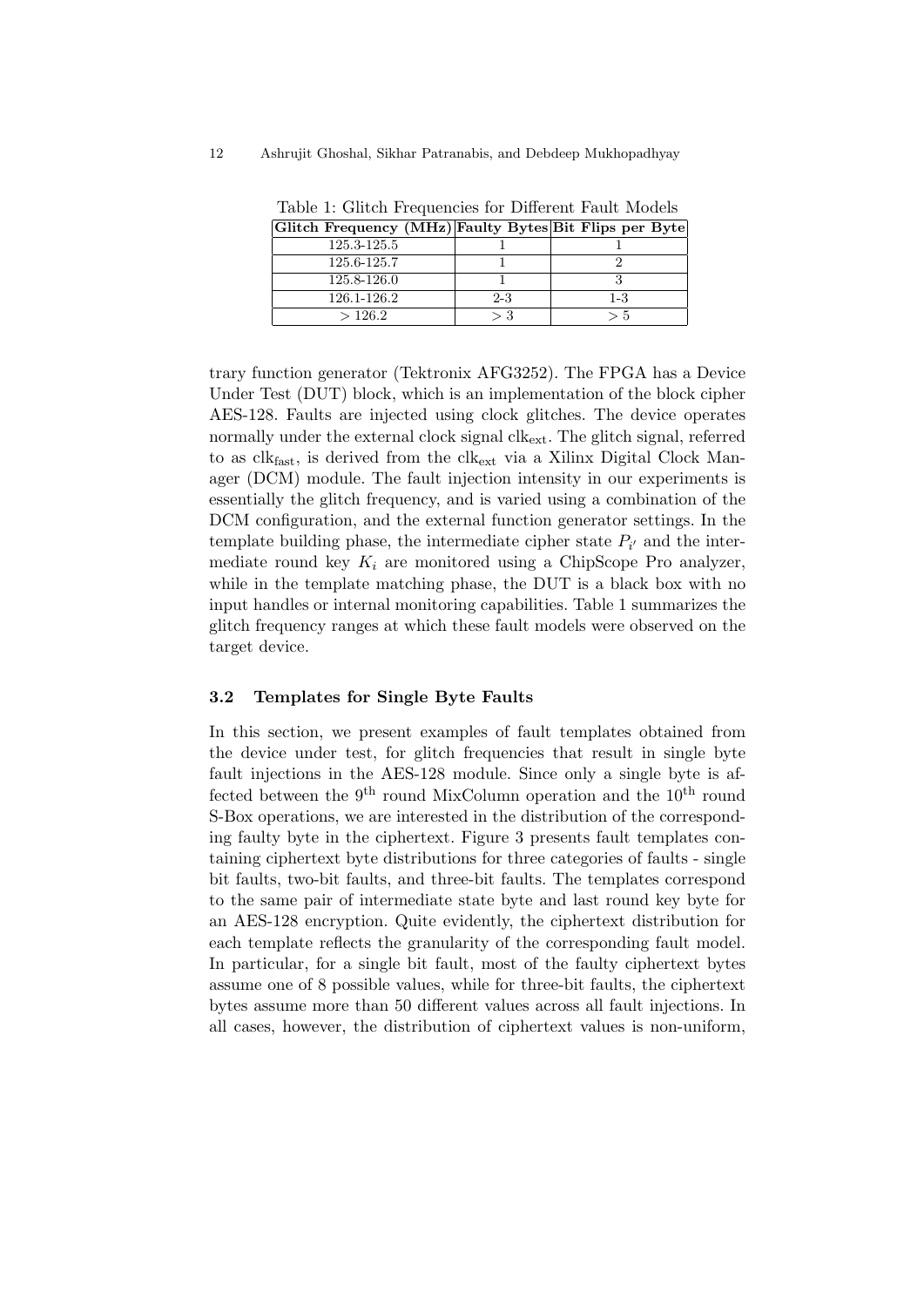

Fig. 3: Templates for Single Byte Faults: Distribution of Faulty Ciphertext Byte for Different Fault Injection Intensities

which provides good scope for characterizing the fault behavior of the device in the template building phase.

## 3.3 Templates for Multi-Byte Faults

In this section, we present examples of fault templates constructed for glitch frequencies that result in multi-byte fault injections. Figure 4 shows the distribution of different bytes injected with different faults. It is interesting to observe that at the onset of multi-byte faults, the distribution of faulty ciphertext bytes is *not uniformly random*; indeed, it is possible to characterize the fault behavior of the device in terms of templates under such fault models. Given the absence of MixColumn operation in the last round of AES, each faulty intermediate state byte combines independently with a random last round key byte. This allows a divide-and-conquer template matching approach, where the statistical analysis may be applied to each faulty ciphertext byte independently. This is a particularly use-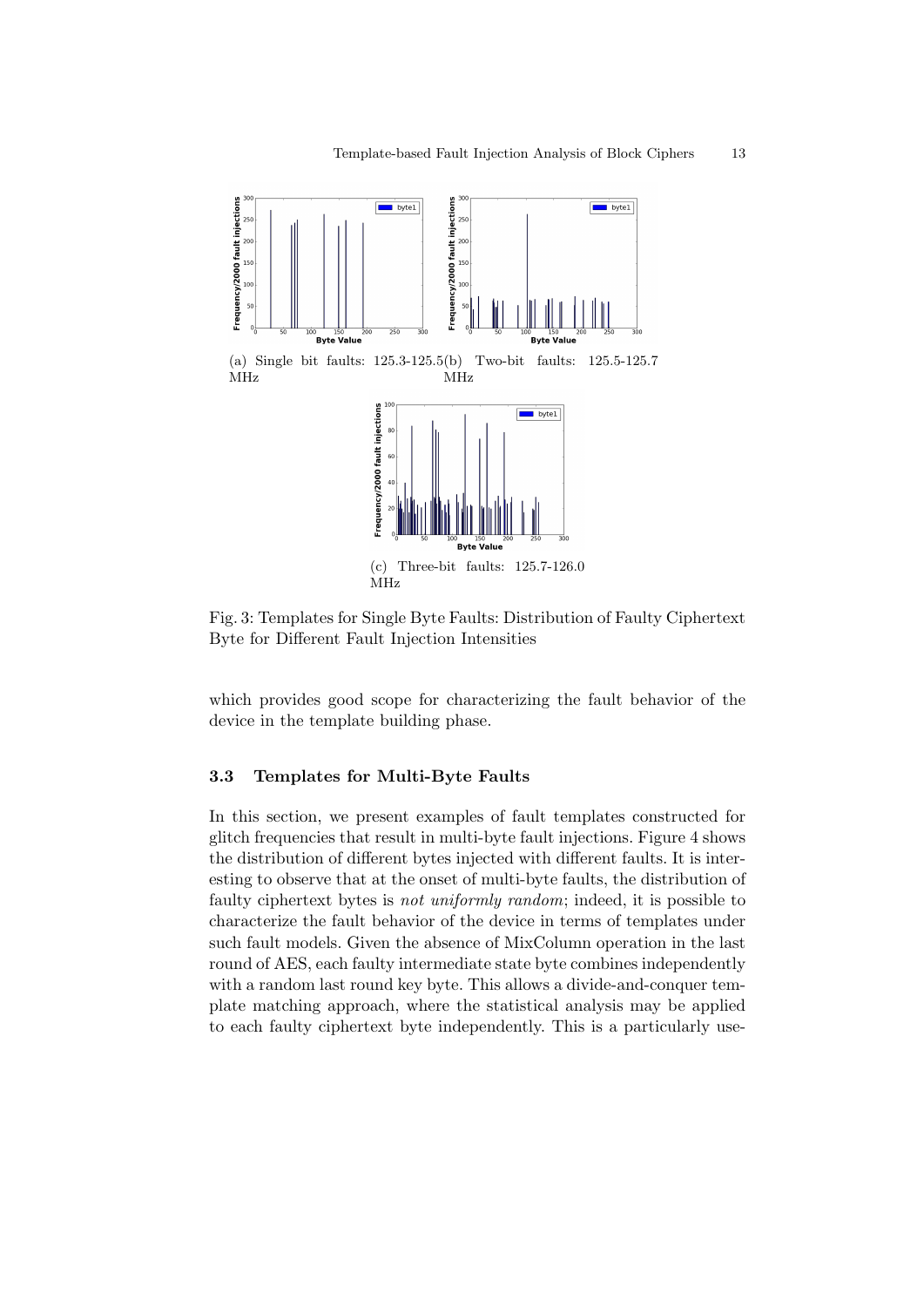

Fig. 4: Templates for Multi-Byte Faults: Distribution of Multiple Faulty Ciphertext Byte Values

ful mode of attack, since it can be launched even without precise fault injection techniques that allow targeting a single byte of the cipher state.

## 3.4 Variation with Key Byte Values

The success of our template matching procedure with respect to AES-128 relies on the hypothesis that for different key byte values, the ciphertext distribution corresponding to the same fault location is different. Otherwise, the key recovery would be ambiguous. We validated this hypothesis by examining the ciphertext distribution upon injecting a single bit fault in the first byte of the cipher state, corresponding to different key byte values. We illustrate this with a small example in Figure 5. Figures 5a, 5b, 5c and 5d represent the frequency distributions for faulty ciphertext byte corresponding to the same intermediate byte value of 0x00, and key byte values 0x00, 0x01, 0x02 and 0x03, respectively. Quite evidently, the three frequency distributions are unique and mutually non-overlapping. The same trend is observed across all 256 possible key byte values; exhaustive results for the same could not be provided due to space constraints.

## 3.5 Template matching for Key-Recovery

In this section, we present results for recovering a single key-byte for AES-128 under various fault granularities. As demonstrated in Figure 6, the correlation for the correct key hypothesis exceeds the average correlation over all wrong key hypotheses, across the three fault models single bit faults, two-bit faults and three-bit faults. As is expected, precise single-bits faults within a given byte enable distinguishing the correct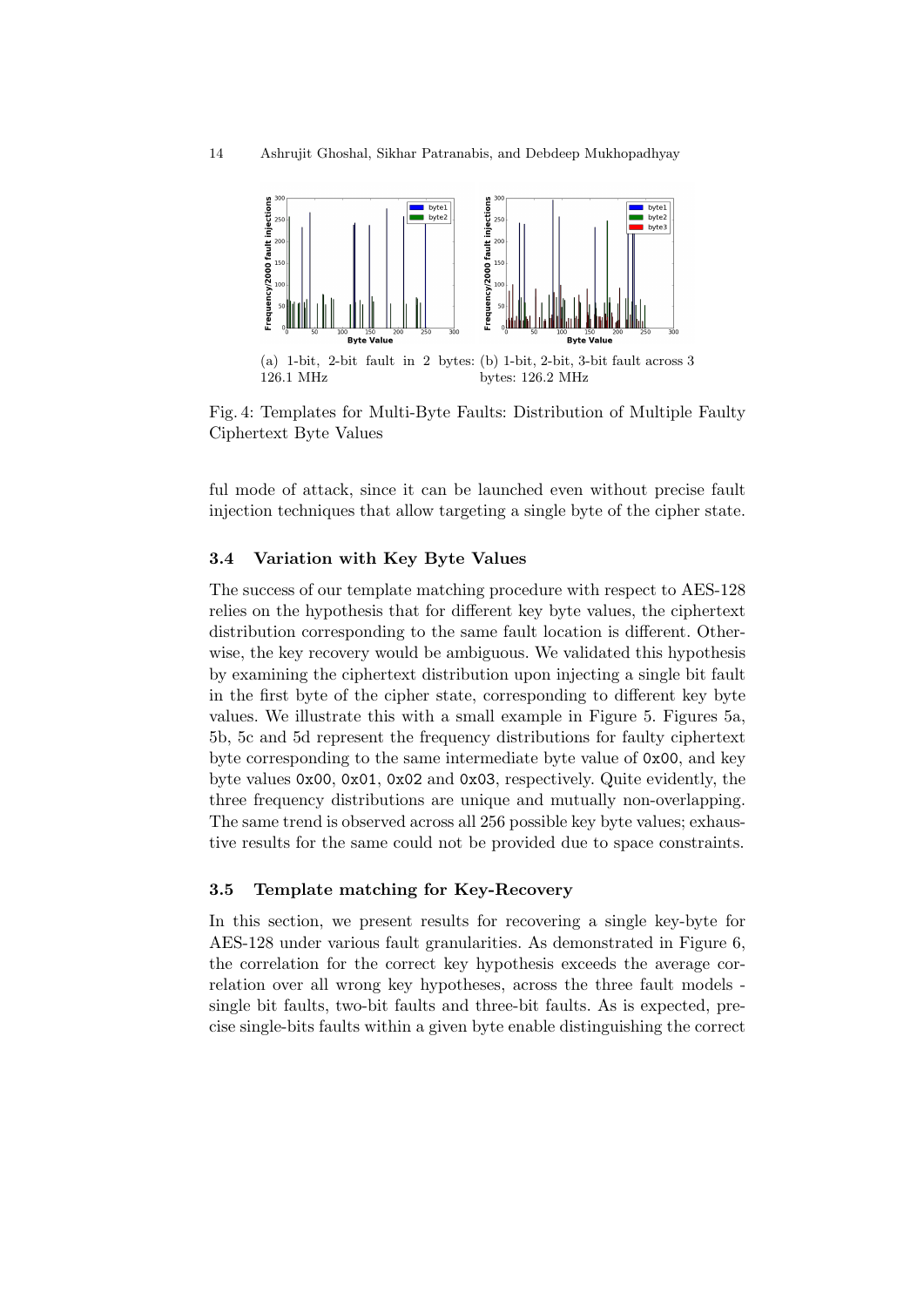

Fig. 5: Frequency Distributions for Faulty Ciphertext Byte : Same Intermediate State Byte but Different Key Byte Values

key hypothesis using very few number of fault injections (50-100); for less granular faults such as three-bit faults, more number of fault injections (200-500) are necessary. Finally, the same results also hold for multi-byte fault models, where each affected byte encounters a certain number of bitflips. Since the key-recovery is performed byte-wise, the adversary can use the same fault instances to recover multiple key bytes in parallel.

#### 4 Conclusion

We presented the first template based fault injection analysis of block ciphers. We presented a generic algorithm comprising of a template building and a template matching phase, that can be easily instantiated for any target block cipher. The templates are built on pairs of internal state segment and key segment values at different fault intensities, while the number of fault instances per template depends on the statistical methodology used in the matching phase. In this paper, we advocated the use of the Pearson correlation coefficient in the matching phase; exploring alternative techniques in this regard is an interesting future work. In order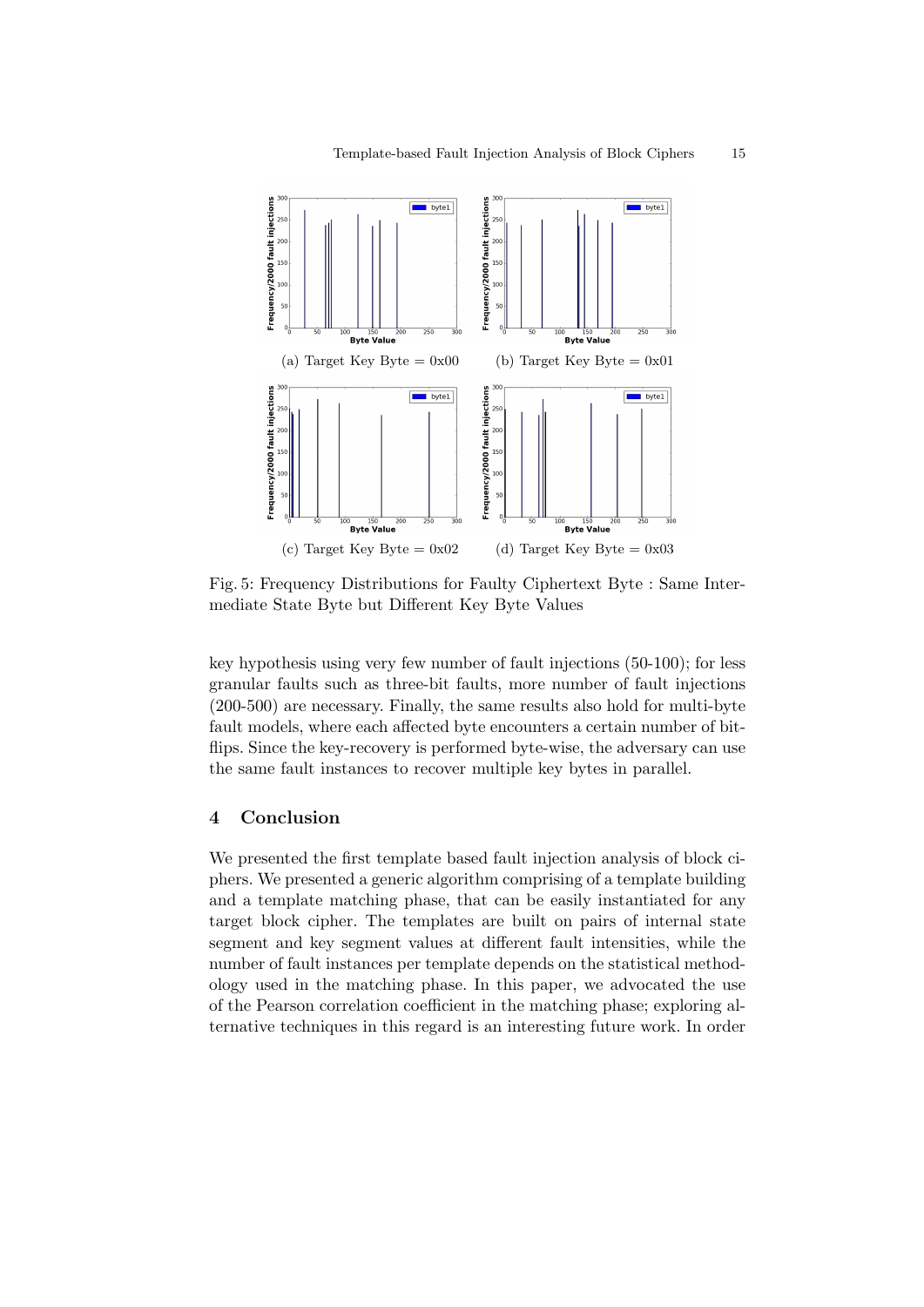

Fig. 6: Correlation between template and Observed Ciphertext Distribution: Correct Key Hypothesis v/s Wrong Key Hypothesis

to substantiate the effectiveness of our methodology, we presented a casestudy targeting a hardware implementation of AES-128 on a Spartan-6 FPGA. Interestingly, our attack allowed exploiting even low-granularity faults such as multi-byte faults, that do not require high precision fault injection equipment. It may be emphasized that the attack is devoid of the exact knowledge of the underlying fault model. Such fault models also allowed parallel recovery of multiple key-bytes, thus providing a tradeoff between the number of fault injections, and the number of recovered key-bytes. An interesting extension of this work would be apply templatebased analysis against implementations with fault attack countermeasures such as spatial/temporal/information redundancy.

# Acknowledgements

We would like to thank the anonymous reviewers for providing constructive and valuable comments. Debdeep would also like to thank his DST Swarnajayanti fellowship (2015-16) for partial support. He would also like to thank DRDO, India for funding the project, "Secure Resource - constrained communication Framework for Tactical Networks using Phys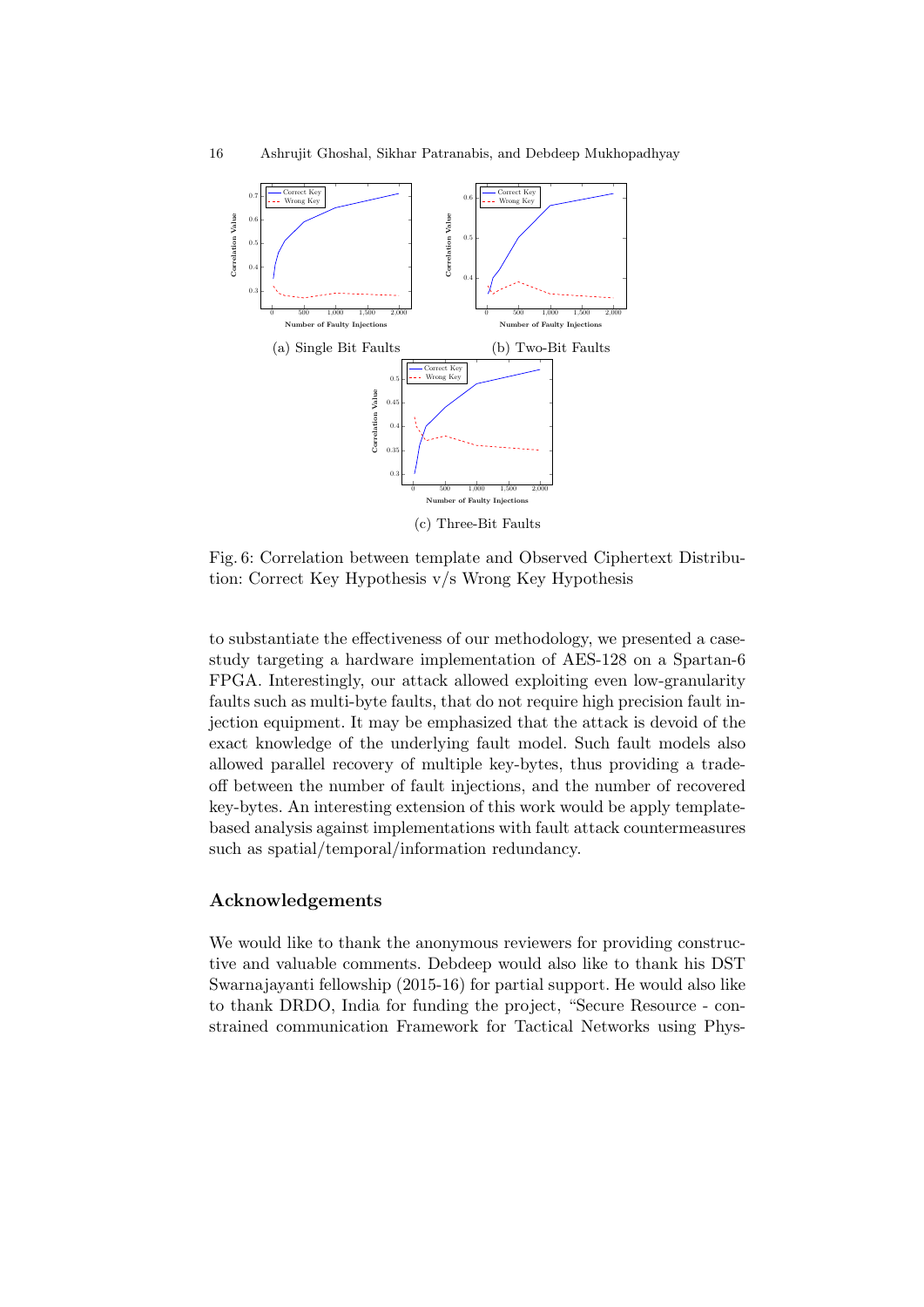ically Unclonable Functions (SeRFPUF)" for partially supporting the research. He would also like to thank Information Security Education Awareness (ISEA), DIT, India for encouraging research in the area of computer security. Sikhar would like to thank Qualcomm India Innovation Fellowship 2017-18.

# References

- 1. Agoyan, M., Dutertre, J.M., Naccache, D., Robisson, B., Tria, A.: When Clocks Fail: On Critical Paths and Clock Faults. Smart Card Research and Advanced Application pp. 182–193 (2010)
- 2. Barenghi, A., Bertoni, G.M., Breveglieri, L., Pelosi, G.: A fault induction technique based on voltage underfeeding with application to attacks against aes and rsa. Journal of Systems and Software 86(7), 1864–1878 (2013)
- 3. Blömer, J., Seifert, J.P.: Fault Based Cryptanalysis of the Advanced Encryption Standard (AES). In: Wright, R.N. (ed.) Financial Cryptography, Lecture Notes in Computer Science, vol. 2742, pp. 162–181. Springer (2003)
- 4. Canivet, G., Clédière, J., Ferron, J.B., Valette, F., Renaudin, M., Leveugle, R.: Detailed analyses of single laser shot effects in the configuration of a virtex-ii fpga. In: On-Line Testing Symposium, 2008. IOLTS'08. 14th IEEE International. pp. 289–294. IEEE (2008)
- 5. Canivet, G., Maistri, P., Leveugle, R., Clédière, J., Valette, F., Renaudin, M.: Glitch and laser fault attacks onto a secure aes implementation on a sram-based fpga. Journal of Cryptology 24(2), 247–268 (2011)
- 6. Chari, S., Rao, J.R., Rohatgi, P.: Template attacks. In: International Workshop on Cryptographic Hardware and Embedded Systems. pp. 13–28. Springer (2002)
- 7. Choukri, H., Tunstall, M.: Round reduction using faults. FDTC 5, 13–24 (2005)
- 8. Dehbaoui, A., Dutertre, J.M., Robisson, B., Tria, A.: Electromagnetic transient faults injection on a hardware and a software implementations of aes. In: Fault Diagnosis and Tolerance in Cryptography (FDTC), 2012 Workshop on. pp. 7–15. IEEE (2012)
- 9. Dusart, P., Letourneux, G., Vivolo, O.: Differential fault analysis on aes. In: Applied Cryptography and Network Security. pp. 293–306. Springer (2003)
- 10. Fuhr, T., Jaulmes, E., Lomné, V., Thillard, A.: Fault attacks on aes with faulty ciphertexts only. In: Fault Diagnosis and Tolerance in Cryptography (FDTC), 2013 Workshop on. pp. 108–118. IEEE (2013)
- 11. Ghalaty, N.F., Yuce, B., Taha, M., Schaumont, P.: Differential fault intensity analysis. In: Fault Diagnosis and Tolerance in Cryptography (FDTC), 2014 Workshop on. pp. 49–58. IEEE (2014)
- 12. Heydemann, K., Moro, N., Encrenaz, E., Robisson, B.: Formal verification of a software countermeasure against instruction skip attacks. In: PROOFS 2013
- 13. Kim, C.H.: Differential fault analysis against aes-192 and aes-256 with minimal faults. In: Fault Diagnosis and Tolerance in Cryptography (FDTC), 2010 Workshop on. pp. 3–9. IEEE (2010)
- 14. Kocher, P., Jaffe, J., Jun, B.: Differential power analysis. In: Advances in cryptology—CRYPTO'99. pp. 789–789. Springer (1999)
- 15. Li, Y., Sakiyama, K., Gomisawa, S., Fukunaga, T., Takahashi, J., Ohta, K.: Fault sensitivity analysis. In: CHES. vol. 6225, pp. 320–334. Springer (2010)